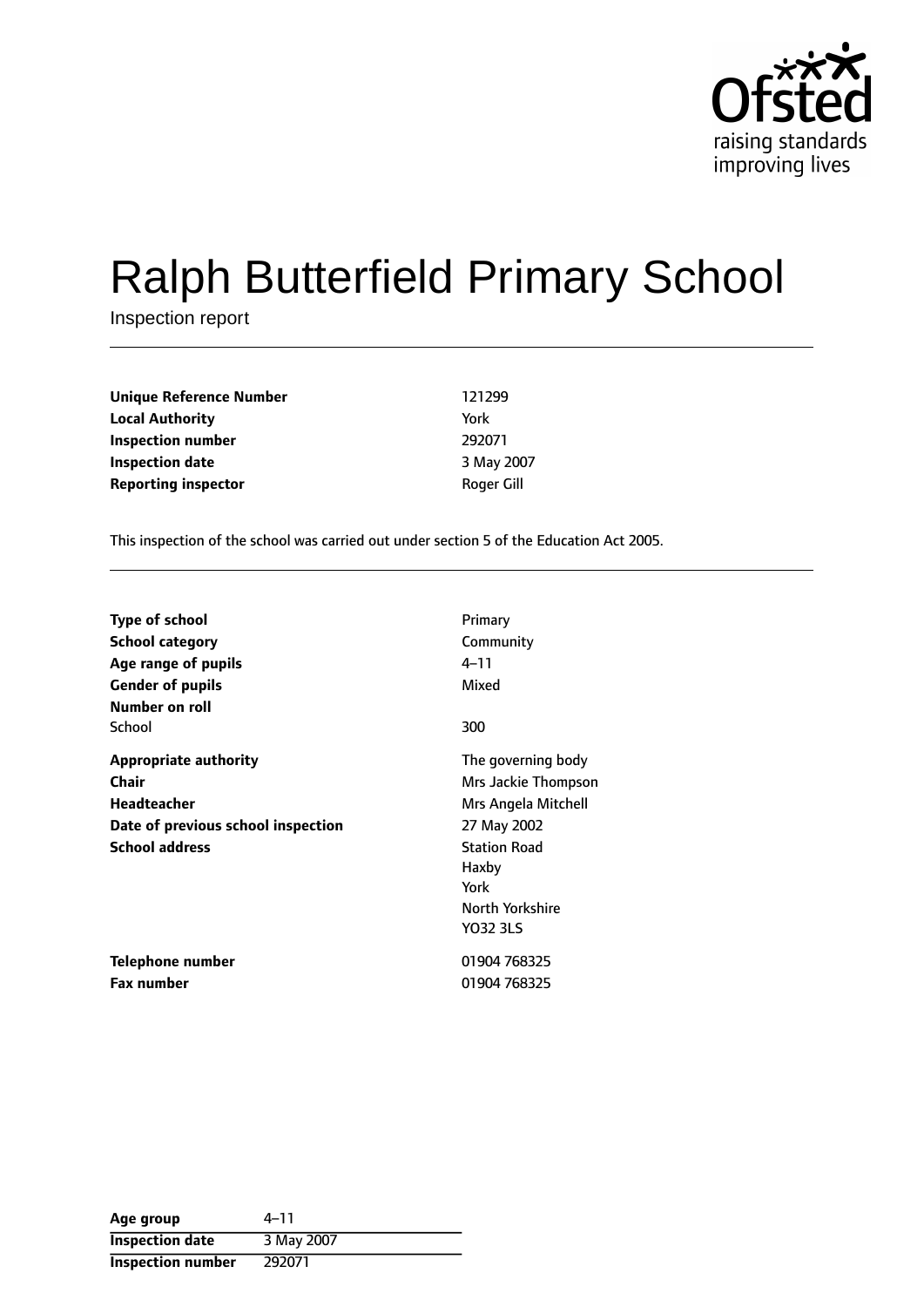.

© Crown copyright 2007

#### Website: www.ofsted.gov.uk

This document may be reproduced in whole or in part for non-commercial educational purposes, provided that the information quoted is reproduced without adaptation and the source and date of publication are stated.

Further copies of this report are obtainable from the school. Under the Education Act 2005, the school must provide a copy of this report free of charge to certain categories of people. A charge not exceeding the full cost of reproduction may be made for any other copies supplied.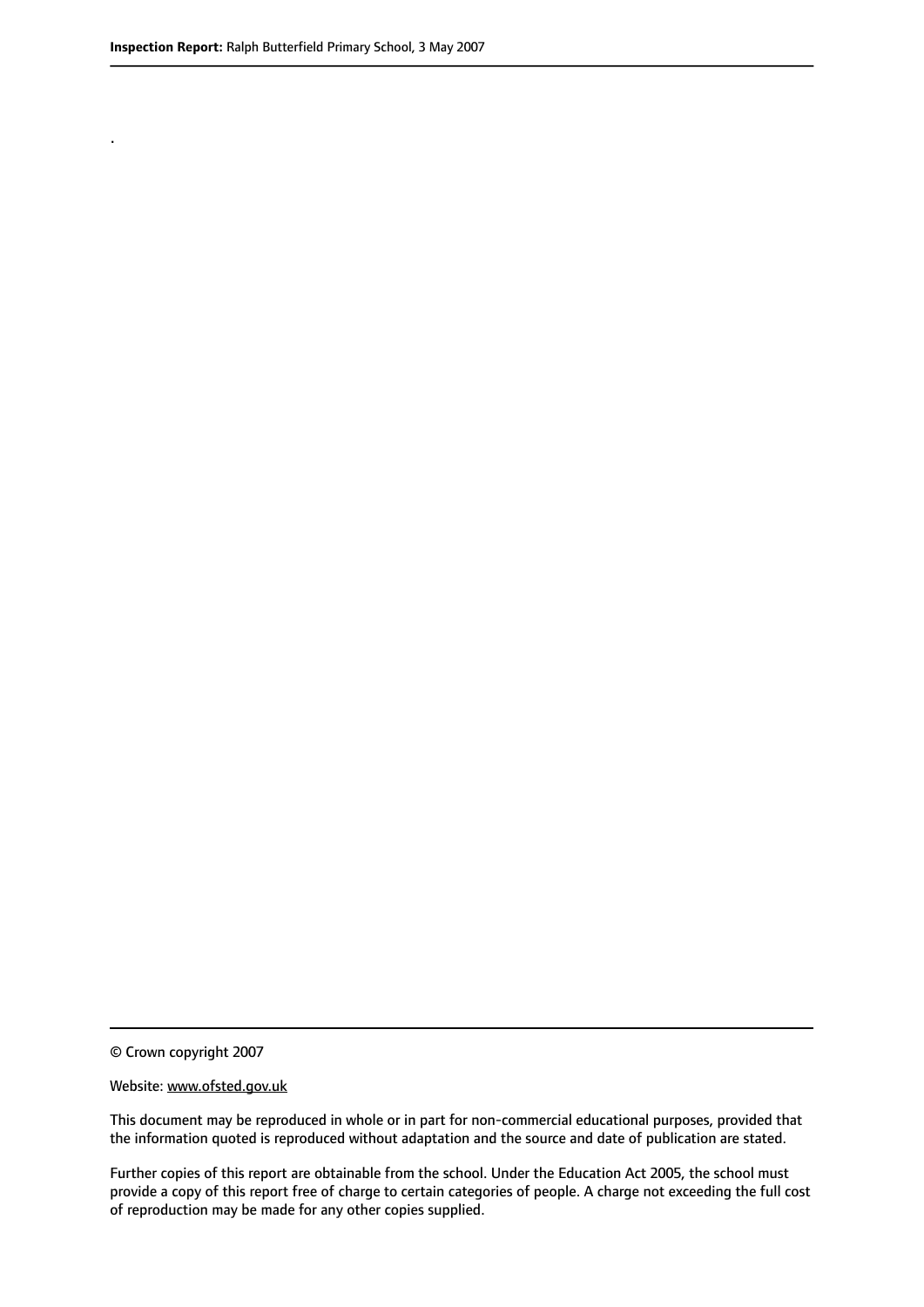# **Introduction**

The inspection was carried out by an Additional Inspector.

## **Description of the school**

This large school is situated in a sizeable town to the north of York. Virtually all pupils are from a White British background. Pupils with learning difficulties and/or disabilities are below average in number. The school admits children into Reception in September and January. The majority is usually admitted in January, which gives these children two terms in Reception. The school has had a change of headteacher and deputy headteacher since it was last inspected. It gained the Basic Skills Quality Mark in 2005 and was awarded Healthy School status in 2006.

#### **Key for inspection grades**

| Grade 1 | Outstanding  |
|---------|--------------|
| Grade 2 | Good         |
| Grade 3 | Satisfactory |
| Grade 4 | Inadequate   |
|         |              |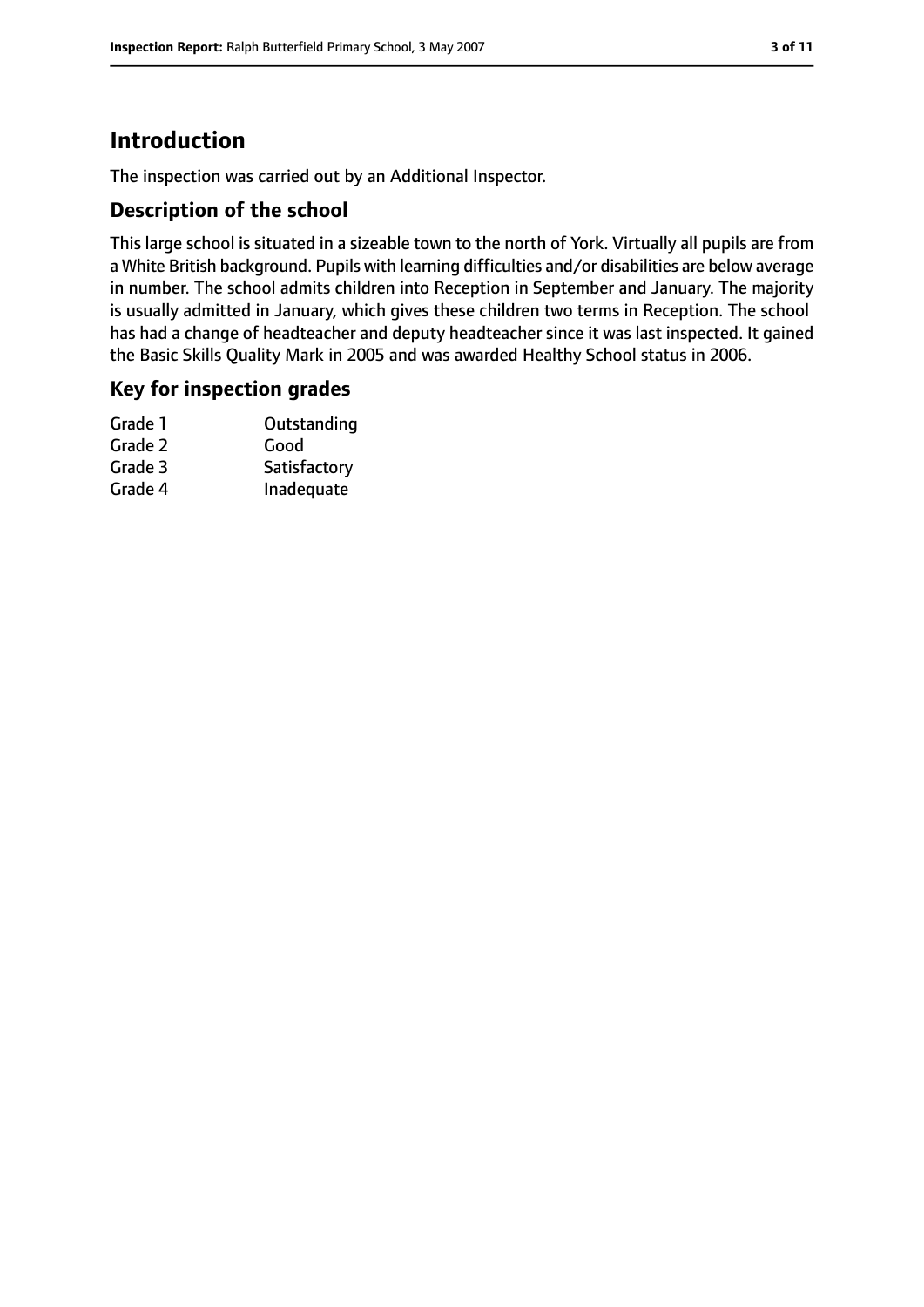# **Overall effectiveness of the school**

#### **Grade: 2**

'A fantastic school that is very friendly and welcoming. The children meet the high standards expected of them, both socially and academically,' is a typical view held by very many parents. The inspection finds that this is a good school with some outstanding features. The superb care provided for pupils has a powerful influence on their personal development, which is excellent.

The school's atmosphere is one of consideration and mutual respect. These result from the fine example set by leaders' caring approach. In such an inclusive context, pupils feel safe, are encouraged to lead a healthy life and enjoy school immensely: no wonder that attendance is first-rate. They praise their teachers for providing interesting lessons and teachers show a detailed knowledge of the pupils and their needs. The pupil council is exceedingly well run by the pupils themselves who have a profound interest in everything that goes on. They are extremely proud, for example, of their efforts in raising funds to employ a basketball coach for after-school tuition. Pupils value the care they receive.

The provision for children in Reception (the Foundation Stage) is satisfactory and improving rapidly. A year ago, children had little opportunity to play outside purposefully and so standards reached were below the nationally expected level. This year, there are many exciting things to do, inside and outside, which have helped to quicken progress in all areas of learning. The new deputy headteacher has led the way admirably in instituting these developments. As a result, links with the pre-school providers are stronger. Standards are now in line with national expectations. The improved nature of the Foundation Stage is an accomplishment which contributes to this being a good school.

Pupils achieve well by the end of Year 2 and Year 6. Currently, standards in Year 6 are above the national average, as they were in 2006. The school has a reputation among parents for good standards. For example in 2004 and 2005, attainment was exceptionally high at the end of Year 6, putting the school within the top 10% of schools nationally. Moreover, the well above average standards attained at the end of Year 2 in 2006 represent a success story. It was declining in the three years up to 2006. Since then, dynamic teaching in Year 2 has enabled pupils to make some rapid improvements, particularly in their reading and writing. Well above average performance has been sustained in Year 2 this year, which is a tribute to the resolve shown by leaders to halt the downward trend. By contrast, pupils' progress is satisfactory in Year 1. The school has identified, and begun tackling, this relative weakness.

Teaching has a positive influence on pupils' learning and progress. Despite a few patches of pedestrian teaching, the majority of lessons involve pupils fully in demanding and interesting tasks. This is partly because the headteacher, who has considerable skills of analysis, has made sure that teaching is nourished by helpful information from assessments. Thoughtful evaluation leading to sustained improvements is the hallmark of the school's capable leadership and management. It is the thread that binds pupils' excellent personal development and good academic progress together.

The curriculum is a contributing factor in pupils' good progress, particularly in the way that programmes in English, mathematics and science have been well-honed to allow improved achievement. Higher attaining pupils, in Year 6, are increasingly reaching their potential in national tests. Throughout the school, pupils with a wider range of gifts and talents across the curriculum develop them reasonably well, but could do betterstill. The school's current computer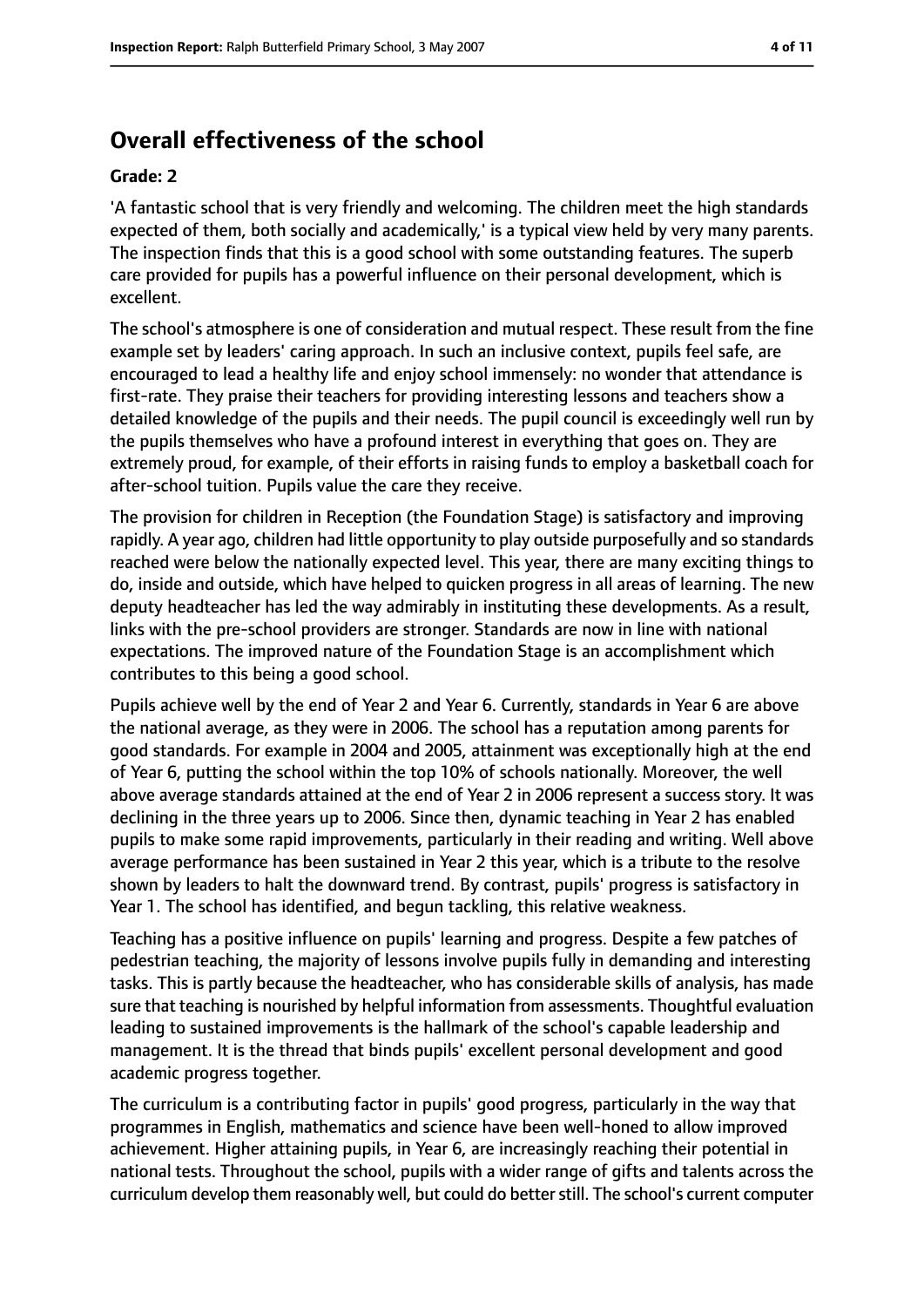hardware facilities, which are about to be upgraded, limit the way pupils use their information and communication technology (ICT) skills across the curriculum. Moreover, there are too few links between subjects beyond English, mathematics and science. So, pupils do not use and develop their skills of investigation and problem solving to the full.

## **What the school should do to improve further**

- Improve the rate of progress made by pupils in Year 1 to match the good progress elsewhere in the school.
- Improve the curriculum to ensure that skills of investigation and problem solving are fully developed.

# **Achievement and standards**

## **Grade: 2**

Children enter the school with broadly average levels of attainment and leave in Year 6 with above average standards. The continuance of this good achievement is made more possible now that progress is satisfactory, and improving, in the Foundation Stage. It was the case in recent years that pupils' writing, in Years 1 to 6, lagged behind other aspects. This has been remedied, to a large extent, and pupils are writing with more panache throughout the school. In Year 1, advancements in writing have been made, while reading and mathematics have slipped a bit. This lack of consistent progress demonstrates that greater progress can be made before pupils enter Year 2. While standards overall at the end of Year 2 rose in 2006 to well above average, attainment in reading and writing at the higher level was only average. Currently, more pupils in Year 2 are reaching those higher levels: another facet of the school's good achievement.

# **Personal development and well-being**

#### **Grade: 1**

Behaviour is exemplary and pupils possess marvellously positive attitudes. The school underestimates its success in this aspect: personal development is first-rate rather than good. Pupils revel in the lively assemblies and also the small scale opportunities to help the few individuals who feel sad from time to time. The pupil council ensures that everyone feels involved in its endeavours. Those elected to its membership relish their responsibilities in striving for the common good. In this way, all pupils are prepared excellently for the next stage in their education and subsequently the world of work. Spiritual, moral, social and cultural development is good. The school's Healthy School Award, including the improved lunchtime meals, ensures that pupils greatly appreciate important topics related to staying fit and healthy.

# **Quality of provision**

## **Teaching and learning**

## **Grade: 2**

Pupils assert that, 'Teachers are great and learning is fun.' The quality of teaching and learning is good. There are some outstandingly taught lessons, but occasionally some teaching gives too many instructions without putting the onus on pupils to get thoroughly involved. The inconsistencies in teaching in Year 1, for example, lead to pupils not always making the progress of which they are capable. Good systems to assess standards and progress throughout the school engage pupils in targets designed to help them improve their learning. In some lessons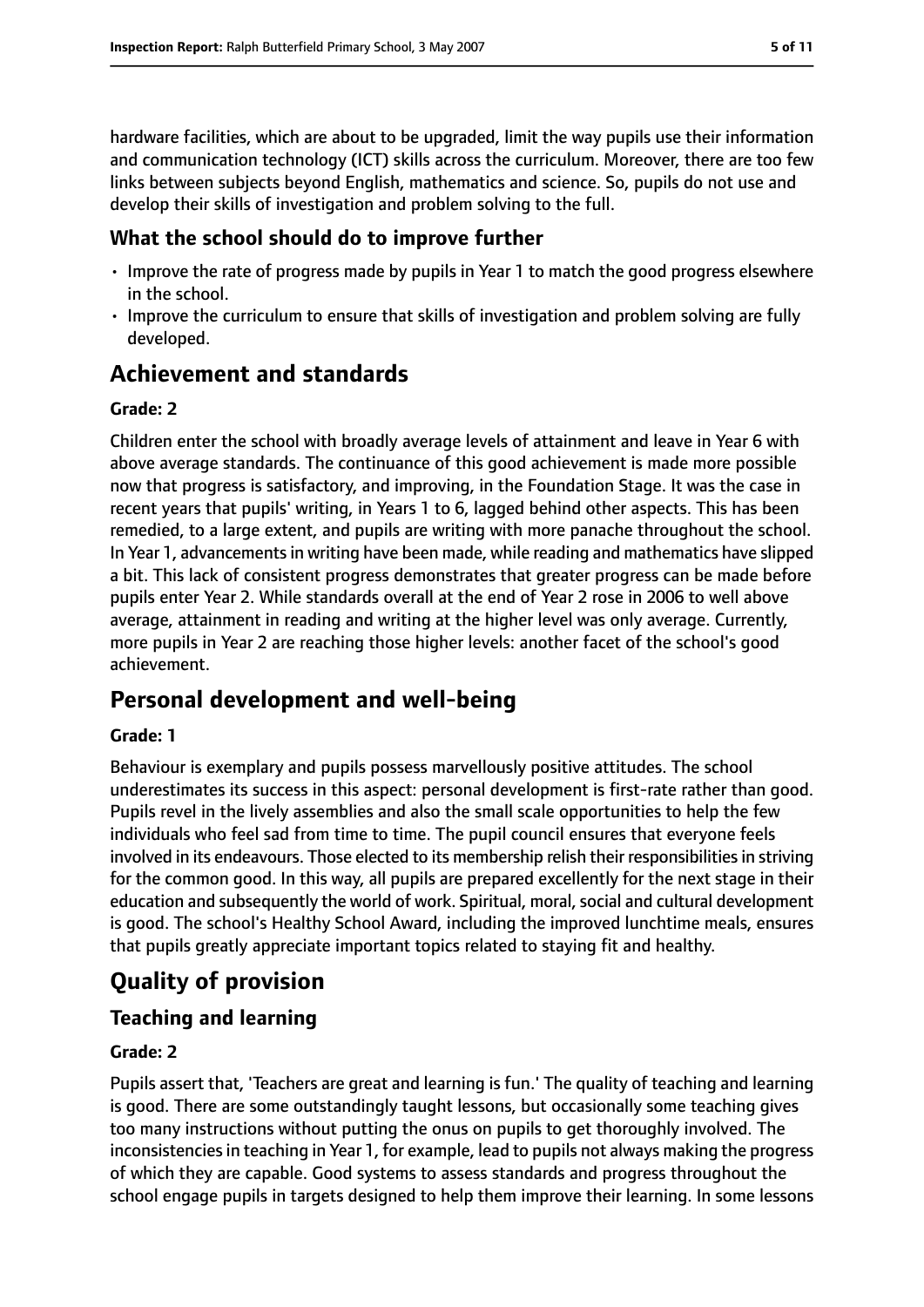these systems are applied with ease and enjoyment, such as when, in Year 3, pupils were expertly tutored in the difference between formal and informal letters, leaving them in no doubt how to judge the success of their own draft copies. Pupils with learning difficulties and/or disabilities are included skilfully, by talented assistants, so they succeed as well as the others. Able, gifted and talented pupils learn well generally. The school recognises, however, that the scope of their learning could be enhanced, particularly in relation to the development of the skills of investigation and problem solving.

#### **Curriculum and other activities**

#### **Grade: 2**

The curriculum has been successfully enhanced, so that pupils are making good progress in English, mathematics and science. The provision for ICT is adequate, but the school is only at the beginning of equipping all classes with interactive whiteboards and new desk- and lap-top computers. This has tended to limit the application of pupils' skills in their work. The curriculum for personal development has a very good effect, particularly since pupils enjoy talking about their feelings and experiences so much. Physical education, music and French are provided for well by visiting experts. Clubs for trampolining, fencing and gardening add extra zest to the already exciting opportunities provided. Programmes for teaching pupils about keeping safe and contributing to school life are exceptionally good. For example, pupils in Year 5 take full responsibility for running a school stationery store. The skills of business planning, customer service and re-ordering are all sharpened remarkably.

#### **Care, guidance and support**

#### **Grade: 1**

Pupils receive high quality support at all levels, which includes that given by the pupil council. Members of the council take their supportive role very seriously. Child protection arrangements and risk assessment procedures are in place fully and working well. A strength of the school's work is the way in which parents are engaged very closely in their children's learning. They certainly appreciate the advice provided and the response if things get out of balance, temporarily. For example, the new homework policy in Reception, Year 1 and Year 2, agreed by parents, took a little time to bed in. Parents' views were considered and the majority now see the benefit of the new system. Moreover, all pupils receive very good guidance about their academic targets. Additional help is used well for any pupil who needs it; the school's successful programmes of intervention have brought acclaim from parents and the local authority.

# **Leadership and management**

#### **Grade: 2**

Leadership and management are good and developing fast after some temporary absences. Since stability has been resumed, advances have notched up a gear. The most beneficial effect, emanating from the insightful leadership, is the way in which all aspects of management are knitted together seamlessly. The performance management of staff, the targeted use of in-service training and the close involvement of governors at every stage, for example, are all successfully integrated. There is more to do in making sure that all subject leaders are as influential as the most effective. Nevertheless, this aspect is being tackled with some good results already. This is a school which knows precisely where its strengths and development points are. There has not been time, as yet, for all its weaknesses to be resolved. However, it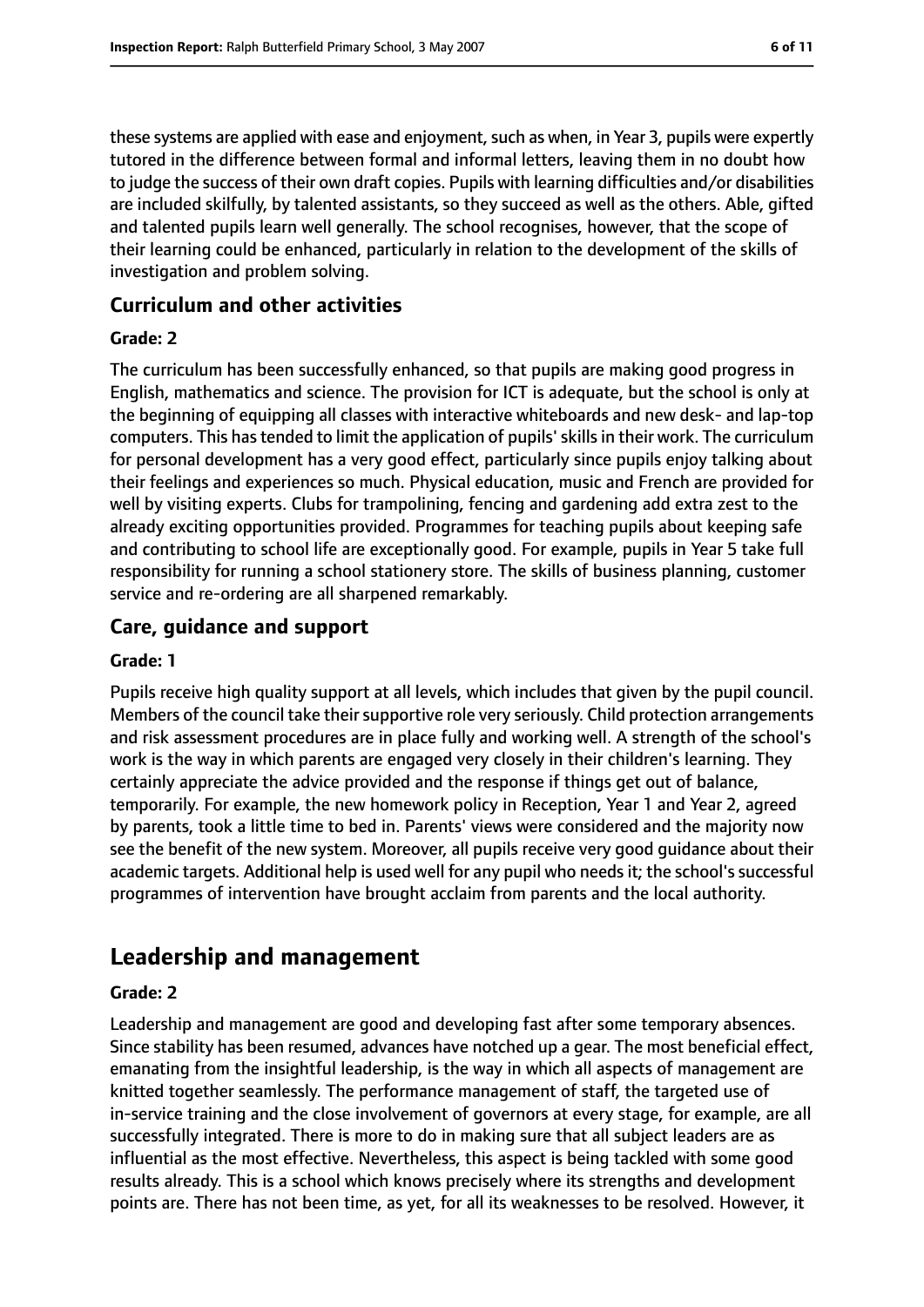has a good capacity to succeed as judged by its recent successes and the improvement from 2002.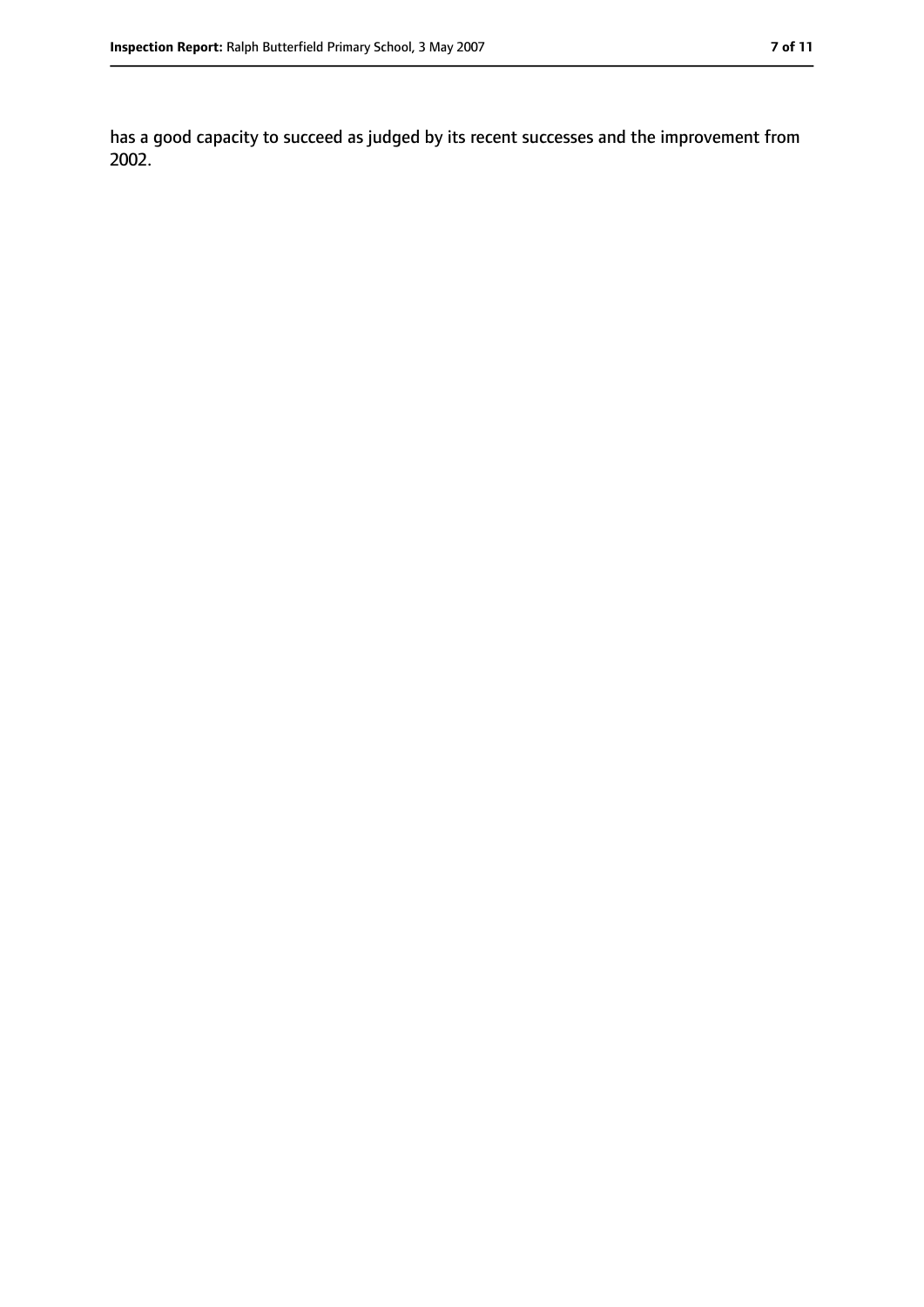**Any complaints about the inspection or the report should be made following the procedures set out in the guidance 'Complaints about school inspection', which is available from Ofsted's website: www.ofsted.gov.uk.**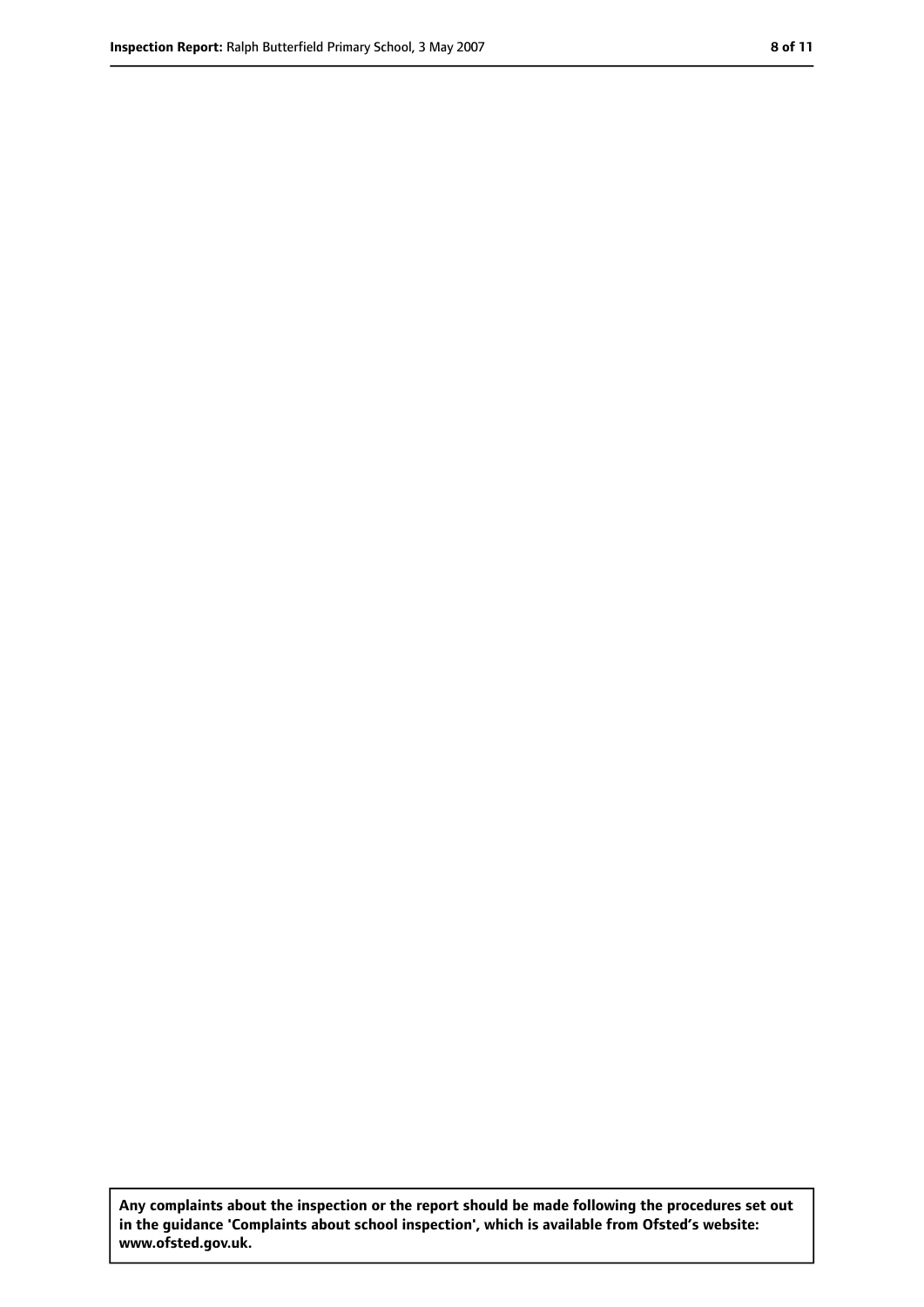#### **Annex A**

# **Inspection judgements**

| Key to judgements: grade 1 is outstanding, grade 2 good, grade 3 satisfactory, and grade 4 $\,$ | <b>School</b>  |
|-------------------------------------------------------------------------------------------------|----------------|
| inadequate                                                                                      | <b>Overall</b> |

# **Overall effectiveness**

| How effective, efficient and inclusive is the provision of education, integrated<br>care and any extended services in meeting the needs of learners? |     |
|------------------------------------------------------------------------------------------------------------------------------------------------------|-----|
| How well does the school work in partnership with others to promote learners'<br>well-being?                                                         |     |
| The quality and standards in the Foundation Stage                                                                                                    |     |
| The effectiveness of the school's self-evaluation                                                                                                    |     |
| The capacity to make any necessary improvements                                                                                                      |     |
| Effective steps have been taken to promote improvement since the last<br>inspection                                                                  | Yes |

## **Achievement and standards**

| How well do learners achieve?                                                                               |  |
|-------------------------------------------------------------------------------------------------------------|--|
| The standards <sup>1</sup> reached by learners                                                              |  |
| How well learners make progress, taking account of any significant variations between<br>groups of learners |  |
| How well learners with learning difficulties and disabilities make progress                                 |  |

## **Personal development and well-being**

| How good is the overall personal development and well-being of the<br>learners?                                  |  |
|------------------------------------------------------------------------------------------------------------------|--|
| The extent of learners' spiritual, moral, social and cultural development                                        |  |
| The behaviour of learners                                                                                        |  |
| The attendance of learners                                                                                       |  |
| How well learners enjoy their education                                                                          |  |
| The extent to which learners adopt safe practices                                                                |  |
| The extent to which learners adopt healthy lifestyles                                                            |  |
| The extent to which learners make a positive contribution to the community                                       |  |
| How well learners develop workplace and other skills that will contribute to<br>their future economic well-being |  |

# **The quality of provision**

| How effective are teaching and learning in meeting the full range of the<br>learners' needs?          |  |
|-------------------------------------------------------------------------------------------------------|--|
| How well do the curriculum and other activities meet the range of needs<br>and interests of learners? |  |
| How well are learners cared for, quided and supported?                                                |  |

 $^1$  Grade 1 - Exceptionally and consistently high; Grade 2 - Generally above average with none significantly below average; Grade 3 - Broadly average to below average; Grade 4 - Exceptionally low.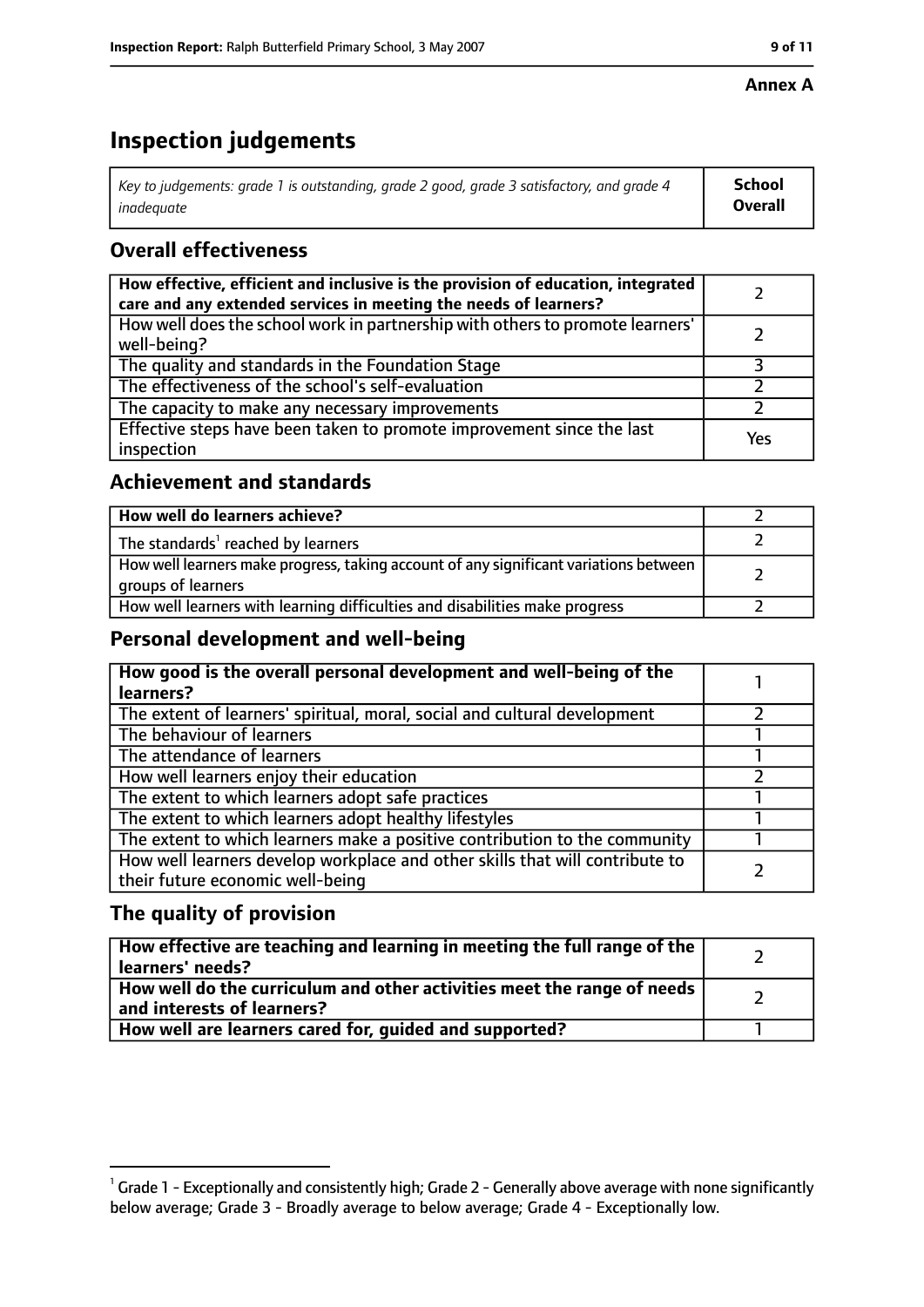# **Leadership and management**

| How effective are leadership and management in raising achievement<br>and supporting all learners?                                              |           |
|-------------------------------------------------------------------------------------------------------------------------------------------------|-----------|
| How effectively leaders and managers at all levels set clear direction leading<br>to improvement and promote high quality of care and education |           |
| How effectively performance is monitored, evaluated and improved to meet<br>challenging targets                                                 |           |
| How well equality of opportunity is promoted and discrimination tackled so<br>that all learners achieve as well as they can                     |           |
| How effectively and efficiently resources, including staff, are deployed to<br>achieve value for money                                          |           |
| The extent to which governors and other supervisory boards discharge their<br>responsibilities                                                  | 7         |
| Do procedures for safequarding learners meet current government<br>requirements?                                                                | Yes       |
| Does this school require special measures?                                                                                                      | <b>No</b> |
| Does this school require a notice to improve?                                                                                                   | No        |